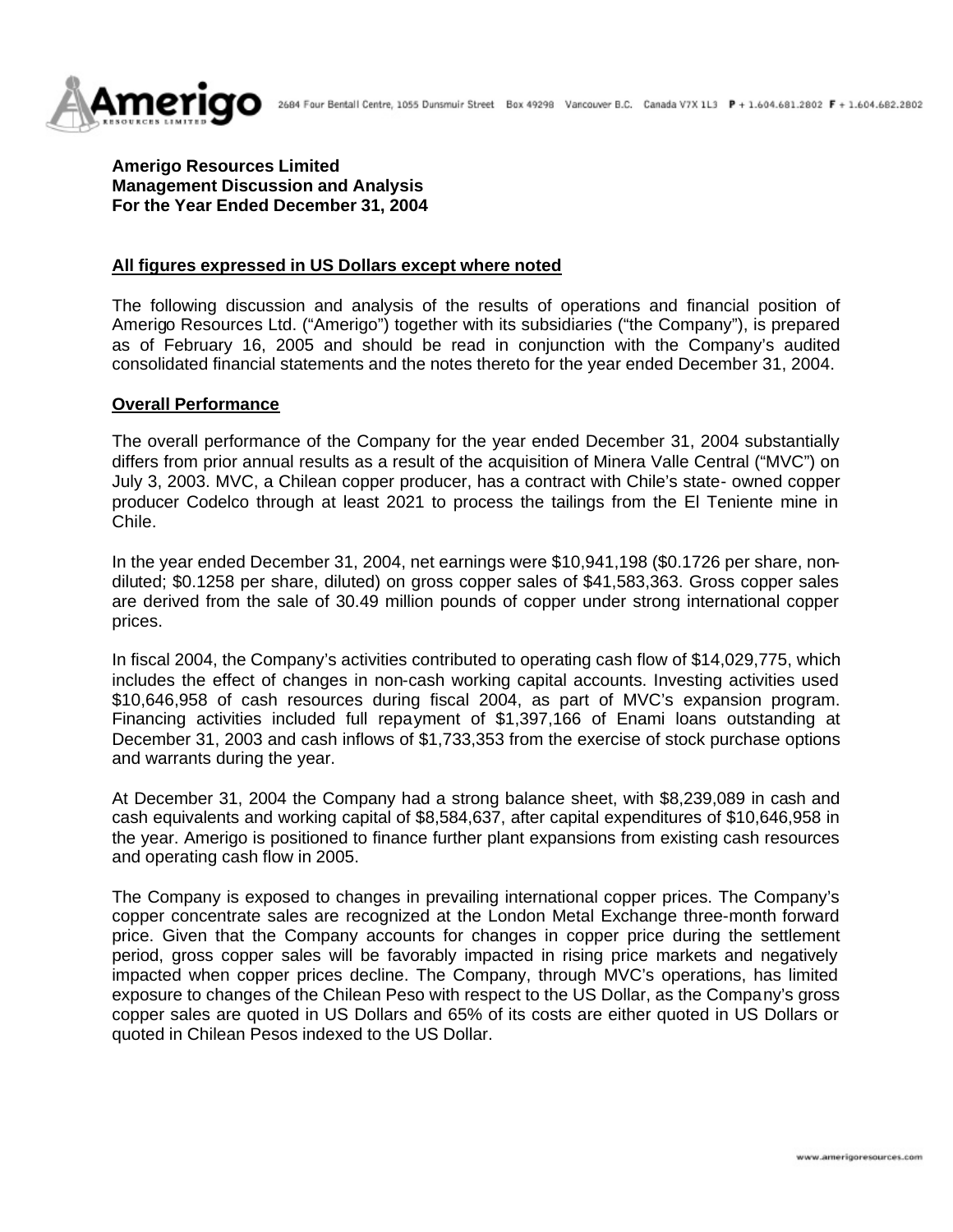# **Selected Annual Information**

|                             | 12 months ended   | 10 months ended     | 12 months ended   |
|-----------------------------|-------------------|---------------------|-------------------|
|                             | December 31, 2004 | December 31, 2003   | February 28, 2003 |
| Total gross copper sales    | \$41,583,363      | \$12,243,150        | \$Nil             |
| Net revenue                 | 35,296,334        | 9,638,759           | 85,492            |
| Net income (loss)           | 10,941,198        | $1,546,502^{(1)}$   | (62, 334)         |
| Earnings (loss) per share   | 0.17              | $0.04^{(1)}$        | (0.01)            |
| Diluted earnings (loss) per |                   |                     |                   |
| share                       | 0.13              | $0.03^{(1)}$        | (0.01)            |
|                             |                   |                     |                   |
|                             | At December 31,   | At December 31,     | At February 28,   |
|                             | 2004              | 2003                | 2003              |
| <b>Total assets</b>         | \$48,469,945      | $$34,384,420^{(2)}$ | \$362,691         |
| Total long-term liabilities | 6,185,287         | $7,070,496^{(3)}$   | Nil               |
| Cash dividends declared     | Nil               | <b>Nil</b>          | Nil               |

(1) Adjusted from Net Income of \$1,881,013 to account for retroactive restatements to earnings of (\$334,511) due to the adoption of new accounting standards on January 1, 2004 (see Changes in Accounting Policies).

(2) Adjusted from Total Assets of \$31,818,446 to account for retroactive restatement to Mineral Property, Plant and Equipment of \$1,799,637 and to Future Tax Assets of \$766,337 due to the adoption of new accounting standards on January 1, 2004 (see Changes in Accounting Policies).

(3) Adjusted from Total Long-term Liabilities of \$5,154,654 to account for retroactive restatement to Asset Retirement Obligation of \$1,915,842 due to the adoption of new accounting standards on January 1, 2004 (see Changes in Accounting Policies).

Variation in results of operation and financial position as outlined in the tables above is derived from the significant change in Amerigo's business following the acquisition of MVC.

The Company's financial statements have been prepared in accordance with Canadian Generally Accepted Accounting Principles. The Company's reporting currency is the US Dollar.

# **Results of Operations**

### **For the year ended December 31, 2004**

In the year ended December 31, 2004, net earnings were \$10,941,198 (\$0.1726 per share, nondiluted; \$0.1258 per share, diluted) on gross copper sales of \$41,583,363, compared to restated net earnings of \$1,546,502 (\$ 0.0375 per share, non-diluted; \$0.0254 per share, diluted) and gross copper sales of \$12,243,150 in the ten months ended December 31, 2003, which is the comparative period due to the Company's change of fiscal year end.

### *Sale and delivery of copper*

Copper produced by the Company was sold under two sales agreements with Chile's Empresa Nacional de Minería ("Enami" or the "smelter") which provide that the sale price is the market price at the end of the third month after delivery. Accordingly, all copper delivered by the Company to the smelter in one quarter is sold at market prices prevailing in the following quarter. The Company believes that this pricing arrangement is a standard industry term for 2004.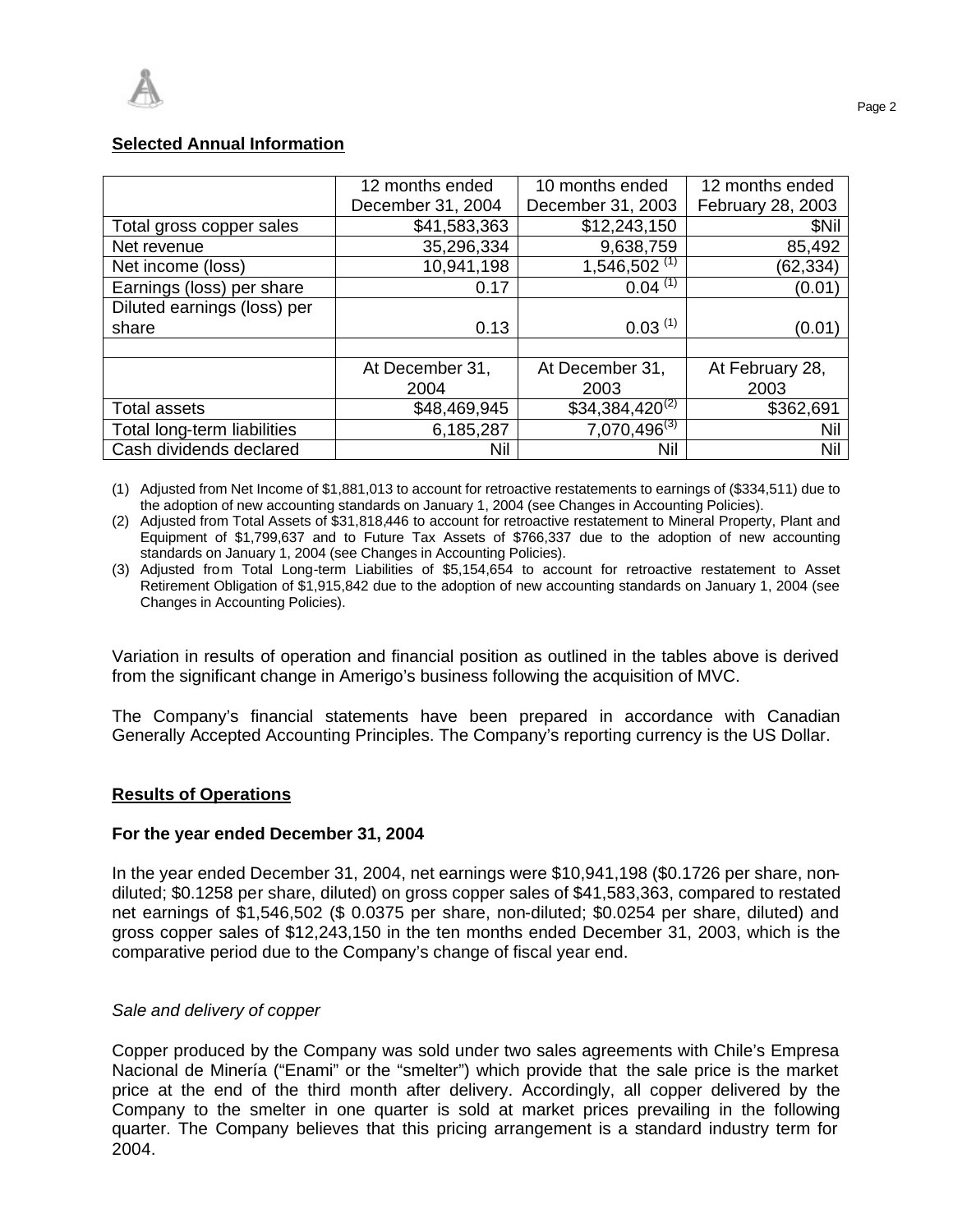

### *Revenue recognition and reporting*

Commencing January 1, 2004 a new accounting standard required the Company to take into revenue on the date of delivery of copper concentrates to the smelter an amount based on the LME three month forward price for copper. Adjustments to recorded revenue are subsequently made at the end of each month to reflect changes in future copper prices until the sale price is settled. The effect of this new accounting standard is to increase the sensitivity of the Company's reported revenue to increases and decreases in copper prices. In a period of rising copper prices, not only will the Company ultimately record higher revenue for copper delivered in the period, but it will also record favourable adjustments to revenue for copper delivered in the prior quarter. Similarly, in a period of declining copper prices, the Company will be required to record lower revenues for current deliveries and negative adjustments to revenue for the prior quarter's deliveries.

MVC's 2004 gross copper sales were \$41,528,638, derived from the sale of 30.49 million pounds of copper at an average price of \$1.2971 per pound of copper and settlement adjustments of \$1,980,021 for copper delivered in 2003 and settled in 2004.

### *Production*

Production in 2004 was 31.12 million pounds or 14,116 tonnes of copper, 12% below the 2004 production forecast of 16,000 tonnes. Mainly during Q2 and Q3 of fiscal 2004, MVC received fresh tailings containing lower sulphide grade material from El Teniente, which contributed to production being below budget. Sulphide grade materials in El Teniente tailings normalized as of mid-October 2004.

Recovery of tailings from Colihues was also below budget in fiscal 2004. MVC originally subcontracted the operation of the Colihues extraction pond to an independent third party. The contract was terminated on October 31, 2004 when the subcontractor did not achieve design capacity due to its inappropriate selection of extraction equipment. MVC now operates Colihues directly and is in the process of installing replacement equipment better suited for the process. The equipment is expected to be fully operational during Q1 2005 and therefore, improvements in the Colihues extraction rates were limited during November and December 2004.

### *Operating Cash Flows*

In the year ended December 31, 2004, the Company's activities contributed to operating cash flow of \$14,029,775, which includes the effect of changes in non-cash working capital accounts.

### *Operating Costs and Expenses*

Annual cash costs including smelter, refinery and other charges (before El Teniente royalty) were \$21,213,185 or 69c per pound. On a quarterly basis, cash costs per pound were 64¢ in Q1; 59¢ in Q2; 73¢ in Q3 and 76¢ in Q4. Unit cost increases result primarily from higher international energy and steel prices, which directly impacted MVC's main production costs. Electricity prices in Chile increased significantly as of mid-2004 and MVC also faced increased prices for consumables, particularly for grinding balls used in the mills. During Q4, smelter and refinery charges were significantly higher than in prior quarters (see *Fourth Quarter* section of this MD&A) due to price adjustments required to meet annual contractual treatment quotas at a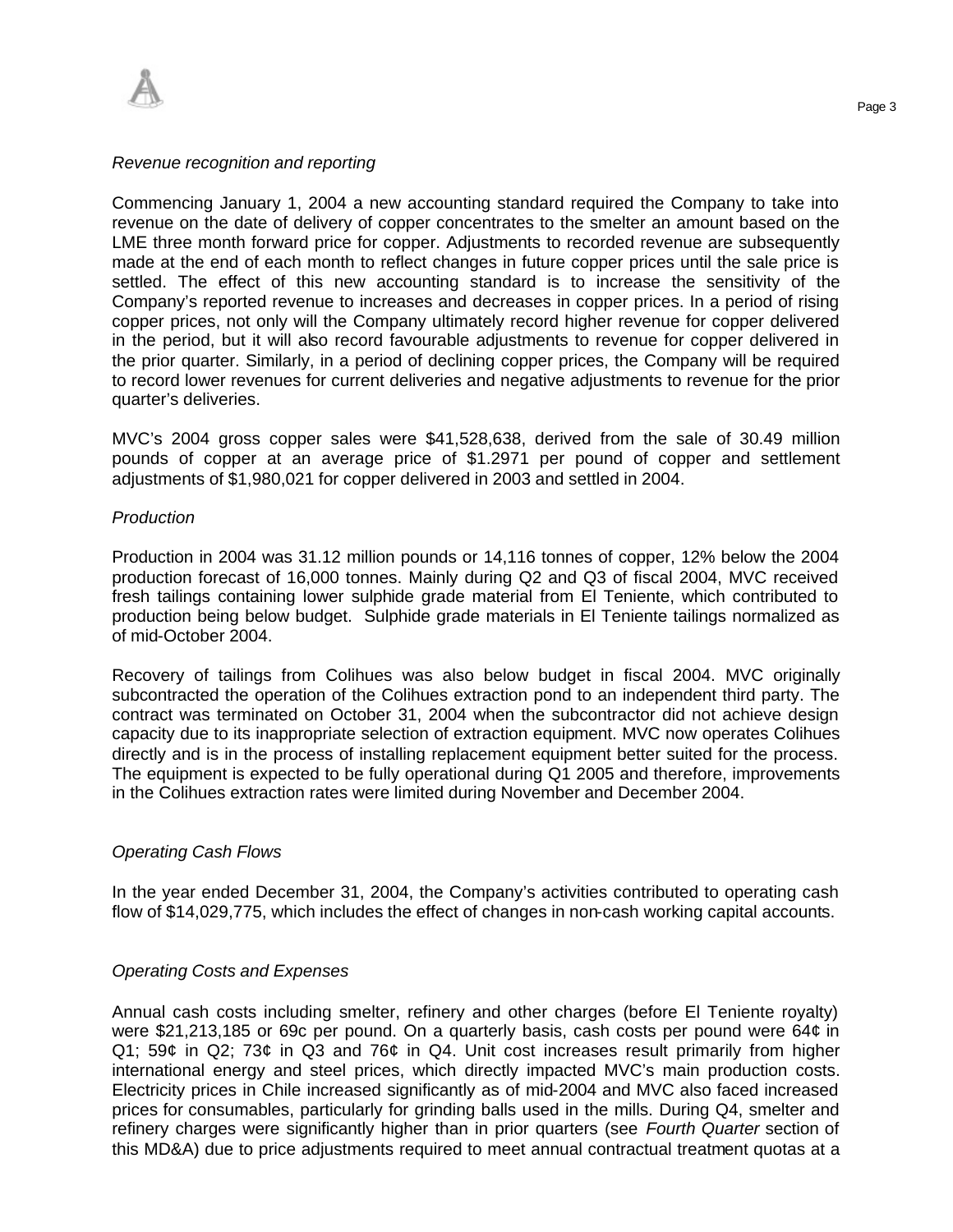

higher rate than had been averaged from Q1 to Q3. Lower than budget copper production also results in higher costs per pound. Although MVC has no control over international energy and steel prices, the Company expects that unit production costs will decrease as copper production increases.

Total costs including smelter, refinery and other charges, were \$27,245,685 or 88¢ per pound for the year. Actual total production costs were below budget as a result of lower than budgeted production.

Costs not related to MVC's operations are identified as "Other expenses", of which the most significant expenses in 2004 are Management Fees of \$379,852 (which include an annual performance bonus of \$199,272), followed by Salaries, Consulting and Professional fees of \$302,209 and Office Expense of \$169,137. In fiscal 2003 Management Fees were \$91,767, Salaries, Consulting and Professional fees were \$140,522 and Office Expense was \$68,893. Costs in 2003 were lower as they were incurred mainly in the July to December period, following the acquisition of MVC. Also, no performance bonus was paid to management in 2003.

"Other expenses" amounts not described in the preceding paragraph are general and administrative expenses. In the year ended December 31, 2004 these were consistent with budget and with anticipated costs required to maintain Amerigo's corporate activities in subsequent periods.

Non-operating items in 2004 include a Foreign Exchange Gain of \$321,158, Interest Income of \$211,041, a Gain on Disposition of Mineral Properties of \$146,259 and a Write-off of Mineral Properties of (\$49,529). The foreign exchange gain of \$321,158 is derived from changes to the exchange rates of the Chilean peso and the Canadian dollar to the US dollar in the year. The Chilean peso's exchange rate moved from \$617.40 to \$557.40 with respect to the US dollar and the Canadian dollar exchange to the US dollar changed from \$1.2946 to \$1.2044 from December 31, 2003 to December 31, 2004.

The Company recorded income tax expense net of recoveries of \$2,245,523 in 2004, of which \$2,123,592 is income tax on net earnings generated in MVC. Due to the availability and utilization of loss carryforwards in MVC, there is no cash tax payable associated with the MVC tax expense. At December 31, 2004, MVC has approximately \$3,638,485 of tax losses available to offset future tax payable, at an estimated tax benefit of \$618,542.

|                               | Qtr ended<br>Dec. 31, 2004 | Qtr ended<br>Sept. 30, 2004 | Qtr ended<br>June 30, 2004 | Qtr ended<br>March 31, 2004 |
|-------------------------------|----------------------------|-----------------------------|----------------------------|-----------------------------|
| Total gross<br>copper sales   | \$12,363,762               | \$10,762,727                | \$8,218,154                | \$10,238,720                |
| Net revenue                   | 10,239,906                 | 9,071,903                   | 6,928,416                  | 9,056,109                   |
| Net income                    | 2,578,907                  | 2,960,651                   | 1,625,458                  | 3,776,182                   |
| Earnings per<br>share         | 0.0400                     | 0.0463                      | 0.0256                     | 0.0613                      |
| Diluted earnings<br>per share | 0.0297                     | 0.0340                      | 0.0188                     | 0.0435                      |

# **Summary of Quarterly Results**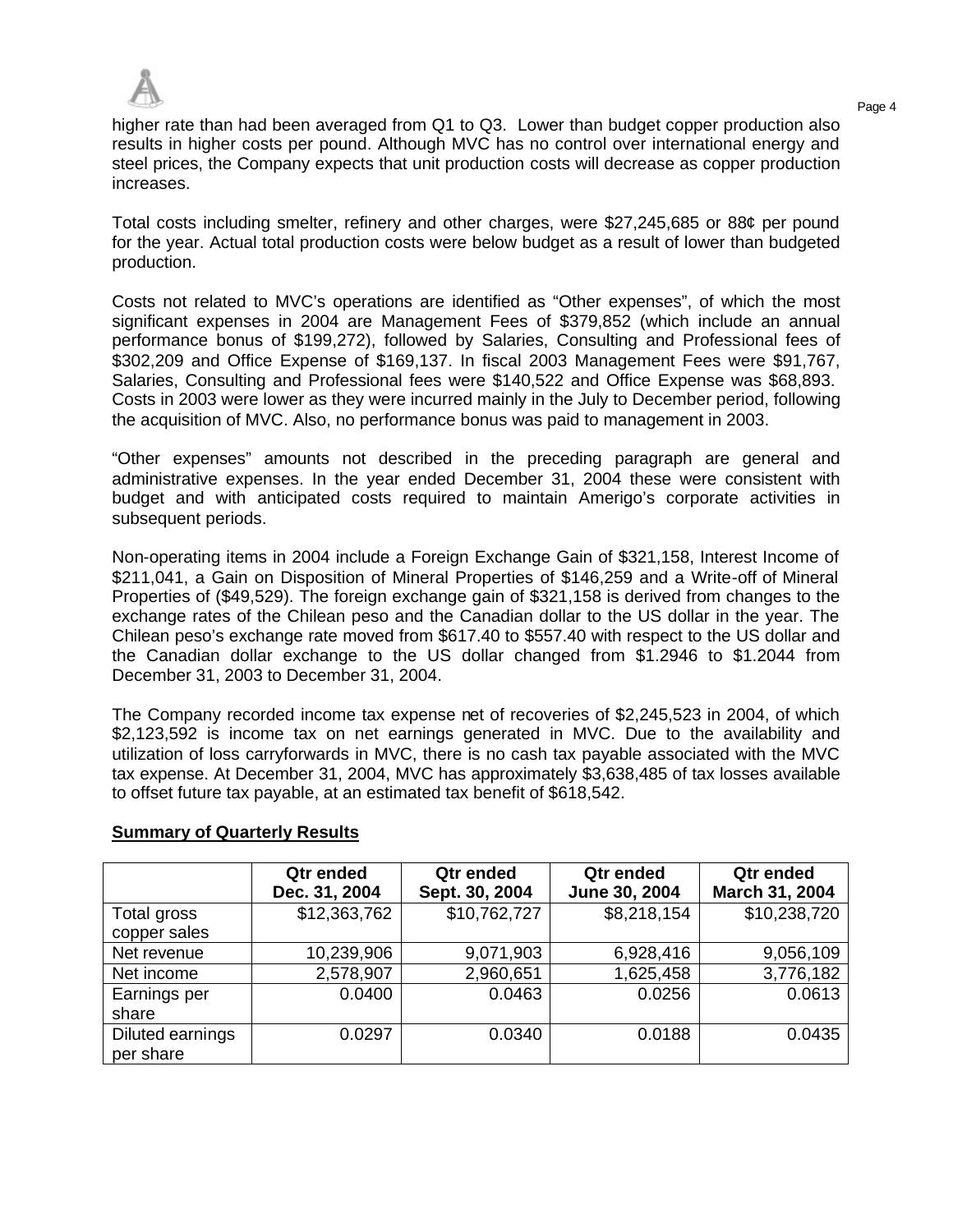| $-12$                                |                                           |                            |                                     |                           |  |  |  |
|--------------------------------------|-------------------------------------------|----------------------------|-------------------------------------|---------------------------|--|--|--|
|                                      | Qtr ended<br>Dec. 31, 2003 <sup>(1)</sup> | Qtr ended<br>Nov. 30, 2003 | Qtr ended<br><b>August 31, 2003</b> | Qtr ended<br>May 31, 2003 |  |  |  |
| Total gross<br>copper sales          | \$2,837,890                               | \$5,869,049                | \$3,536,211                         | Nil                       |  |  |  |
| Net revenue                          | 2,425,348                                 | 4,588,838                  | 2,624,573                           | Nil                       |  |  |  |
| Net income<br>(loss)                 | $353,254^{(2)}$                           | $(25,657)^{(3)}$           | $1,264,915^{(4)}$                   | (\$46,010)                |  |  |  |
| Earnings(loss)<br>per share          | $0.0059^{(2)}$                            | $0.0004^{(3)}$             | $0.0295^{(4)}$                      | (0.01)                    |  |  |  |
| Diluted earnings<br>(loss) per share | $0.0041^{(2)}$                            | $0.0004^{(3)}$             | $0.0268^{(4)}$                      | (0.01)                    |  |  |  |

(1) One-month quarter due to the change in fiscal year end of the Company, from February 28 to December 31.

(2) Adjusted from Net Income of \$372,621 to account for retroactive restatement to earnings of (\$19,367) due to the adoption of new accounting standards on January 1, 2004 (see Changes in Accounting Policies).

(3) Adjusted from Net Income of \$1,017,089 to account for retroactive restatement to earnings of (\$1,042,746) due to the adoption of new accounting standards on January 1, 2004 (see Changes in Accounting Policies).

(4) Adjusted from Net Income of \$537,313 to account for retroactive restatement to earnings of \$727,602 due to the adoption of new accounting standards on January 1, 2004 (see Changes in Accounting Policies).

### **Liquidity and Capital Resources**

Amerigo held cash and cash equivalents on December 31, 2004 of \$8,239,089, compared to \$4,366,419 held on December 31, 2003. The increase in cash is mainly attributable to net operating cash flows after investment in new capital equipment generated by MVC and to a lesser degree, to capital proceeds of \$1,733,353 from the exercise of stock purchase options and warrants in the year.

The Company's working capital on December 31, 2004 was \$8,584,637, compared to \$4,321,297 on December 31, 2003. Amerigo continues to be able to generate sufficient cash resources –both in the short and long-term- to maintain existing operations and fund projected plant expansions.

The Company's gross copper sales are dependent on sales volumes and prevailing market prices for copper. Monthly average per-pound copper prices in 2004 have been the following:

| January  | \$1.0996 | April | \$1.3375 | July      | \$1,2739 | October \$1,3663 |
|----------|----------|-------|----------|-----------|----------|------------------|
| February | 1.2521   | Mav   | 1.2402   | August    | 1.2910   | November 1.4165  |
| March    | .3651    | June  | 1.2190   | September | 1.3131   | December 1.4268  |

The Company's long-term debt (Note Payable, Enami Loan and Other Payables) at December 31, 2004 was \$3,869,858, compared to \$5,153,654 on December 31, 2003. The reduction in long-term debt results from repayment of the Enami Loan during the first quarter of 2004. Included in long-term debt, is a \$3,400,000 note issued in connection with the acquisition of MVC by the Company. The note, together with accrued interest, is payable in cash or shares of Amerigo three years after the acquisition if the average copper price is over \$0.82 per pound. Payment in cash or shares is at the option of the Company; however, if the Company elects to pay in shares, the vendor has the right to either receive the payment in shares at the then current market price or receive payment in cash two years after the end of the three-year period plus interest at an annual rate of 5%.

The company is not subject to debt covenants and does not anticipate it will incur any default or arrears on payment of leases or debt principal or interest.

Page 5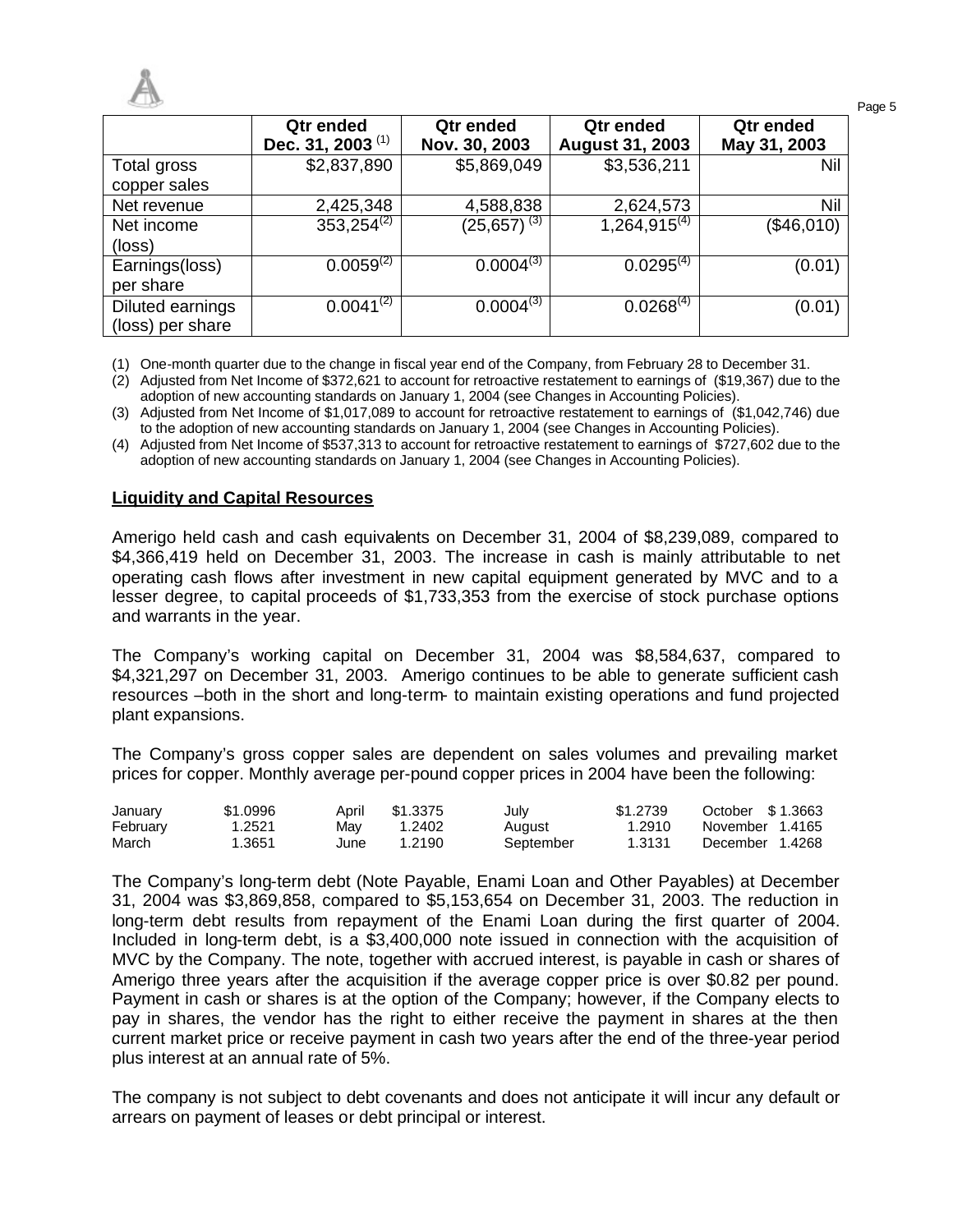

During the year ended December 31, 2004, the Company entered into an agreement in principle with El Teniente to increase the rate of agreed extraction of feed material from the Colihues deposition site from 10,000 tonnes per day to 45,000 tonnes per day. At this increased rate of recovery, Colihues is estimated to provide source material for over 10 years. Future annual production is now projected above 65 million pounds of copper. The Company is working with El Teniente to finalize a detailed agreement in 2005.

MVC will pay a royalty for production from Colihues on a similar basis to the existing royalty agreement for fresh tailings material, with the exception that a nominal 3% royalty will be payable at copper prices below \$0.80 per pound, and increasing on a sliding scale, capped at 15% if the copper price is \$1.35 per pound or higher. Molybdenum production from Colihues material will attract a flat royalty of 10% of MVC's net revenues from the sale of molybdenum concentrates.

During 2004, with respect to the first 33,600 tonnes of concentrate production per year, the contract with Enami provided for customary terms and conditions with a treatment charge of \$78 per tonne of concentrate and a refining charge of \$0.078 per pound of contained copper, with an increase in refining charges equal to 10% of the copper price over \$1.00 per pound. The balance of production was to be sold on the basis of a spot contract with lower refining and treatment charges. The contract has been extended for all of MVC's production to December 31, 2008.

For 2005, the treatment charge will be \$120 per tonne of concentrate and the refining charge will be \$0.12 per pound of contained copper, with an increase in refining charges equal to 10% of the copper price over \$1.00 per pound. Treatment and refining charges will be adjusted annually based on prevailing market terms. Given that copper is refined in Chile, there are no shipping costs additional to treatment and refining charges, providing an important cost advantage to MVC. Accordingly, these costs are not directly comparable to other refining terms where producers are shipping production to Japanese, European or Chinese smelters, as shipping, port and handling costs per tonne of concentrate need to be taken into account in those cases. MVC's agreement with Enami provides for a sharing of this benefit.

As of December 31, 2004 the Company had 1,675,000 outstanding share purchase options (with exercise prices ranging from C\$0.36 to C\$2.00) and 20,324,016 outstanding share purchase warrants (with exercise prices ranging from C\$0.25 to C\$0.70). During the year ended December 31, 2004, 225,000 share purchase options were granted to directors and officers of the Company, 230,000 share purchase options were exercised for net proceeds of \$94,979, and 4,767,195 warrants were exercised for net proceeds of \$1,934,553 (\$294,062 of which were received in December 2003 and recorded as Capital Stock to be Issued in the December 31, 2003 Balance Sheet).

### Investing Activities

The Company has been able to complete significant plant expansions in MVC, without relying on additional equity or debt funding. In April 2004, additional classification and flotation equipment at MVC was commissioned on time and under budget as part of Phase 1 of the expansion. The Phase 1 expansion represented in aggregate an investment of \$2,475,000, \$525,000 below the \$3,000,000 original budget.

Work continues on schedule for the next stage of expansion. In July 2004, MVC purchased for a price of \$1,870,000 four used mills with a capacity of 140% of the presently installed mills to accelerate the implementation of the expansion process. An additional \$1,980,000 has been

Page 6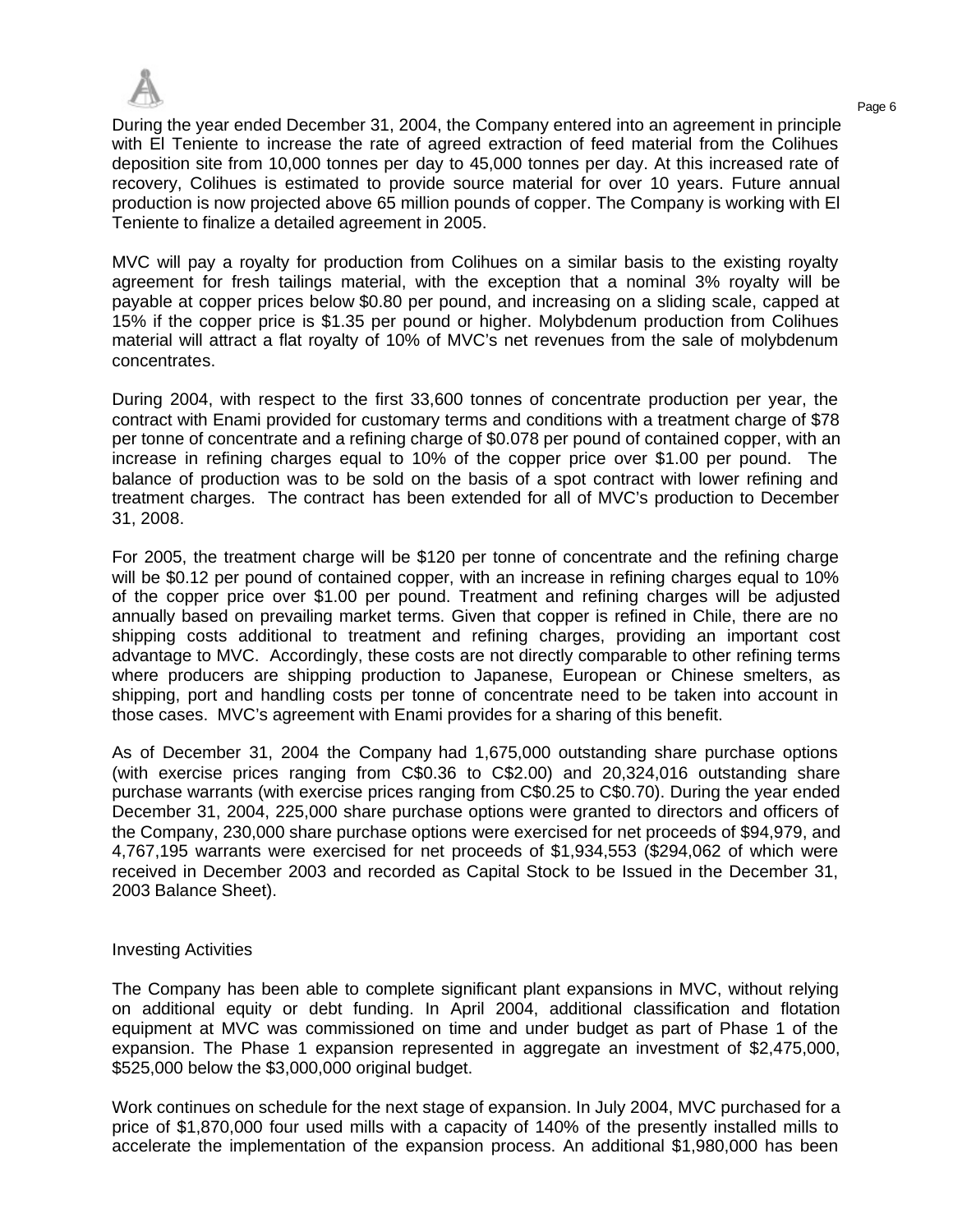

allocated to refurbish the mills and transport them from North America to Chile, for a total mill cost of \$3,850,000 at December 31, 2004.

Construction of a processing plant to extract molybdenum from MVC's copper concentrate production is progressing ahead of schedule and plant completion is scheduled for February 2005, 3 months ahead of schedule. Commissioning of the plant is expected to occur in March 2005 followed by a period whereby concentrate grade and specifications will be optimized. Amerigo estimates production in excess of 500,000 pounds of molybdenum in concentrates in 2005 and expects to increase molybdenum production to approximately 800,000 to 1,000,000 pounds in 2006. MVC will pay Codelco a flat 10% royalty of MVC's net revenue received from the sale of molybdenum concentrates. Notwithstanding recent molybdenum prices of over \$30 per pound, the economic feasibility of the extraction plant was calculated on a 5-year average price of approximately \$4.20 per pound. Amerigo estimates that a capital expenditure of approximately \$3 million will be required to build the extraction plant. The molybdenum plant capital expenditure is being funded from MVC's operating cash flow and cash on hand.

Maintenance expenditure to plant and equipment during 2004 was \$3,163,183. These expenditures were met from MVC operating cashflow.

|                                                  | Total     | than 1<br>Less<br>year   | 1 to 3 years             | 4 to 5 years | More than 5<br>vears |
|--------------------------------------------------|-----------|--------------------------|--------------------------|--------------|----------------------|
| <b>Notes</b><br>payable <sup>(1)</sup>           | 3,400,000 | $\overline{\phantom{0}}$ | 3,400,000                |              |                      |
| Asset<br>retirement<br>obligation <sup>(2)</sup> | 6,256,000 | -                        | $\overline{\phantom{0}}$ |              | 6,256,000            |
| Total<br>contractual<br>obligations              | 9,656,000 |                          | 3,400,000                |              | 6,256,000            |

*Summary of contractual obligations and maturities:*

- (1) Note payable in relation to the acquisition of MVC. The note, together with accrued interest, will be paid in cash or shares of Amerigo three years after the acquisition if the average copper price is over \$0.82 per pound. Payment in cash or shares is at the option of the Company; however, if the Company elects to pay in shares, the vendor has the right to either receive the payment in shares at the then current market price or receive payment in cash within two years counted from the end of the three-year period plus interest at an annual rate of 5%.
- (2) The asset retirement obligation's above disclosed value is based on current estimates of what it would cost in 2021 to remove assets and restore the site where MVC's current operations are conducted, including a market risk premium of 5%. This liability is being accreted systematically over time until a \$6,256,000 value is reached in 2021. At December 31, 2004, the asset retirement obligation has a stated value of \$2,049,951.

# **Transactions with Related Parties**

a) Minority Interest

The company holds its interest in MVC through its subsidiary Amerigo International Holdings Corp. ("Amerigo International"). Amerigo International is controlled by the company and is a wholly-owned subsidiary, except for certain outstanding Class A shares which are shown on the company's Balance Sheet as Minority Interest at their book value of \$1,000. The class A shares are owned indirectly by certain directors and officers of the company.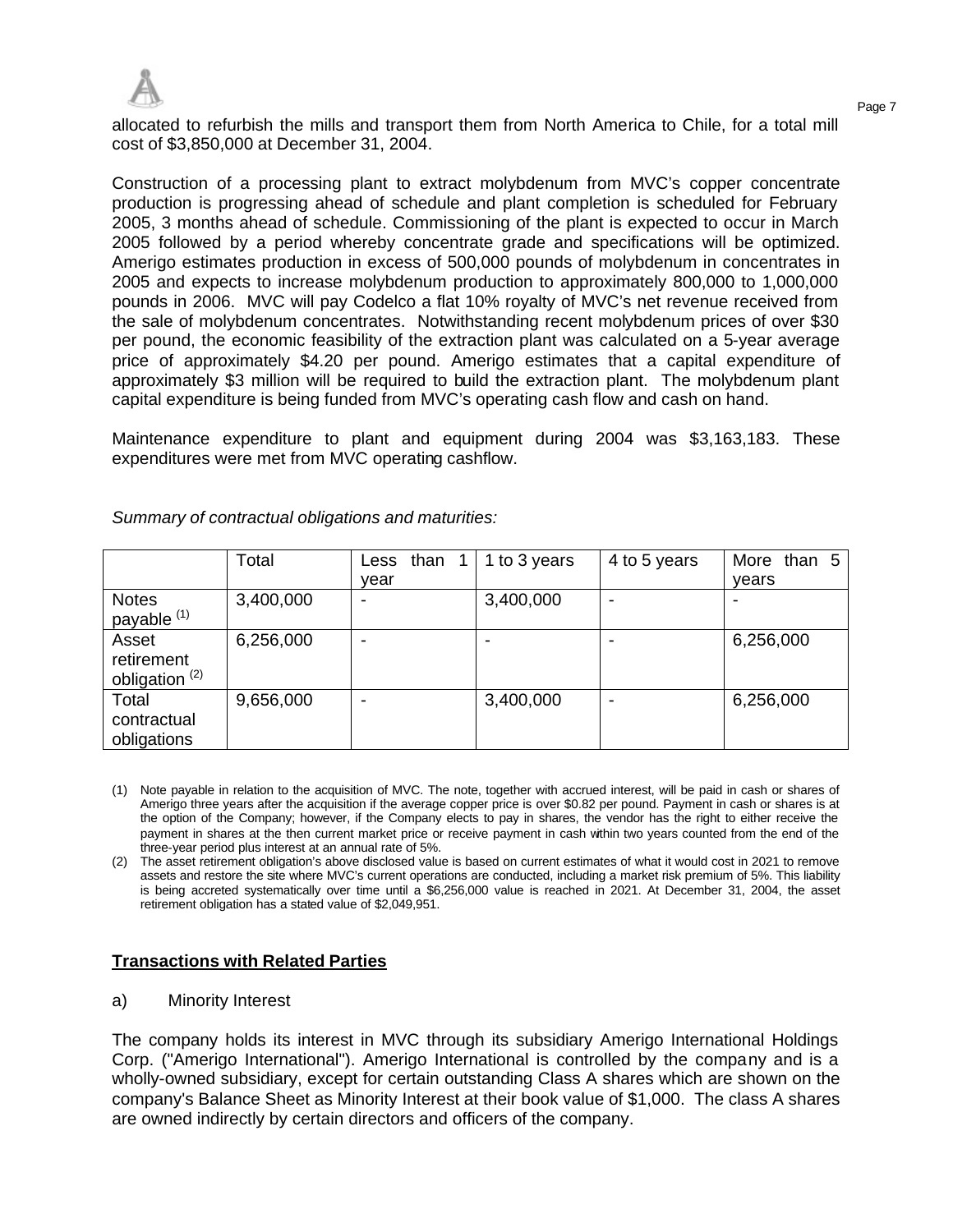

Page 8 The holders of the Class A shares are not entitled to any dividend or to other participation in the profits of Amerigo International, except for a total royalty dividend calculated as follows:

- \$0.01 for each pound of copper produced by MVC or any successor entity to MVC if the price of copper is under \$0.80, or
- \$0.015 for each pound of copper produced by MVC or any successor entity to MVC if the price of copper is \$0.80 or more.

During the year ended December 31, 2004, a royalty dividend of \$466,832 was paid or accrued to the Amerigo International Class A shareholders on the basis described above. As at December 31, 2004 \$46,264 of this amount was payable.

b) Management fees

During the year ended December 31, 2004 the Company paid or accrued \$379,852 in management fees to certain directors and officers of the Company, including a performance bonus of \$199,272. Included in accounts payable and accrued liabilities at December 31, 2004 are \$199,272 of management fees payable to certain directors and officers of the company.

c) Directors fees and remuneration to officers

During the year ended December 31, 2004 the company paid or accrued \$39,034 in directors fees paid to independent directors and \$91,093 in consulting fees paid to certain officers of the company. Directors fees and consulting fees are categorized as Salaries, Consulting and Professional Fees in the company's consolidated financial statements.

d) At December 31, 2004 two officers of the Company acted one as a director and the other as an officer of Nikos Explorations Ltd., a company to which Amerigo divested three of its mineral properties in fiscal 2004. At the time of this transaction, no officers or directors of the Company served as directors or officers of Nikos.

### **Fourth Quarter**

Net earnings after tax in the three months ended December 31, 2004 were \$2,578,907, 13% lower than in the quarter ended September 30, 2004 primarily due to higher costs, including annual costs determined and recorded in the last quarter of the year.

#### *Gross copper sales*

Q4 gross copper sales were \$12,363,762, comprised mainly of MVC copper sales of \$12,349,443. In Q4 MVC sold 8.94 million pounds of copper at an average price of \$1.3643/lb copper, a 15% volume improvement over sales of 7.81 million pounds in Q3. There were also positive settlement adjustments of \$152,693 in Q4. As a result of higher copper prices and positive gross copper sales adjustments in Q4 for concentrates delivered in Q3, reported gross copper sales in Q4 is approximately \$1.6 million higher than in Q3.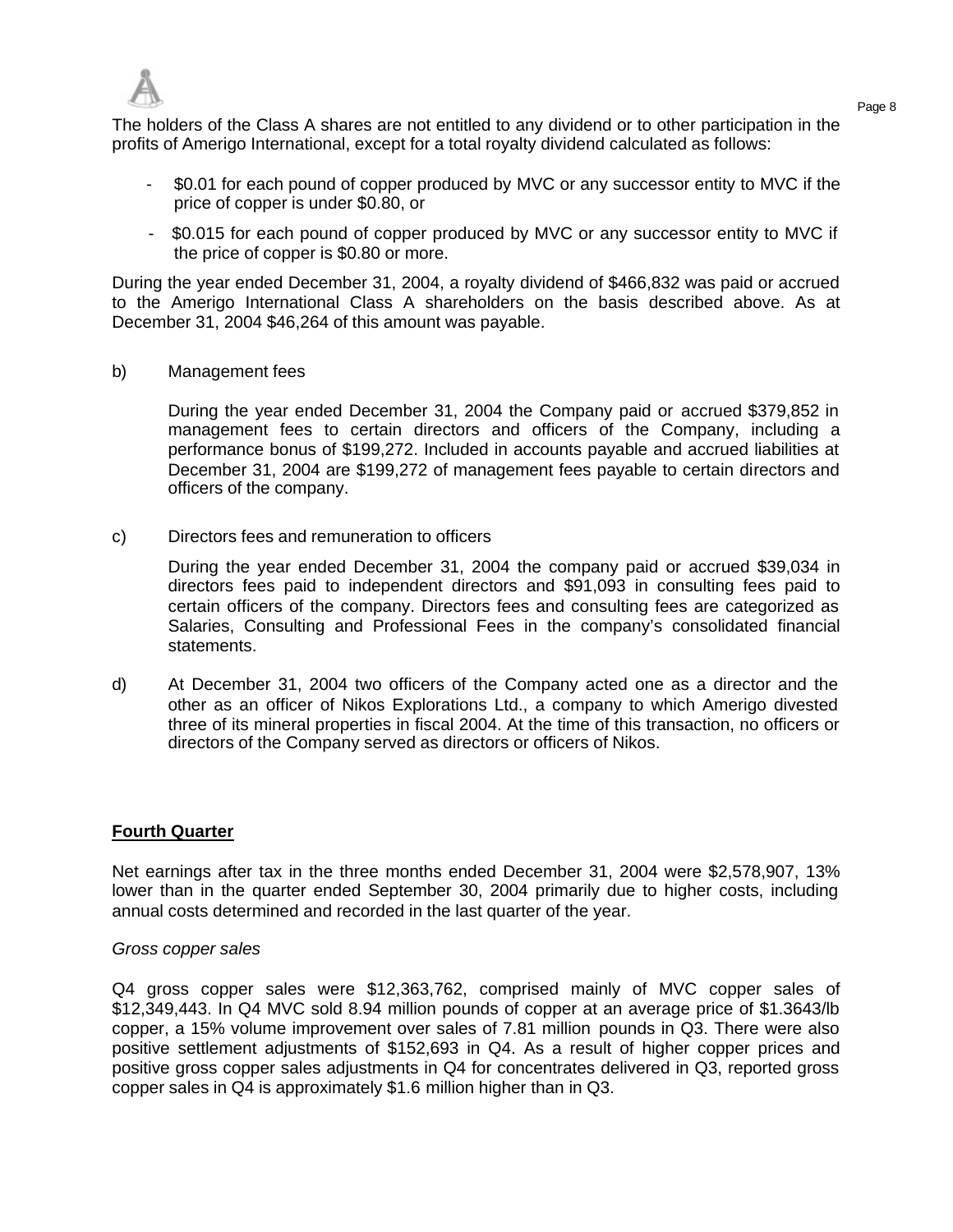

Production in Q4 was 8.79 million pounds of copper, compared to 7.82 million pounds in Q3, a12.40% increase in production volume in the quarter. During most of Q4 2004 sulphide grade materials in tailings from El Teniente normalized after a period of low-grade sulphide materials that negatively affected production.

As anticipated, recovery of tailings from Colihues in Q4 continued to be under budget. This situation is expected to improve during Q1 2005 when new extraction equipment is fully operational in the Colihues extraction pond.

## *Operating Cash Flows*

In the quarter ended December 31, 2004, the Company's activities contributed to operating cash flow of \$4,551,038 or \$0.07 per share, which includes the effect of changes in non-cash working capital accounts. In the preceding quarter, operating cash flow including the effect of changes in non-cash working capital was \$3,612,139. The Company incurred capital expenditures of \$4,837,277 in Q4 without reliance on debt financing.

## *Operating Costs and Expenses*

Cash costs including smelter, refinery and other charges (before El Teniente royalty) of 76¢ per pound were higher than the 73¢ per pound achieved in Q3, primarily due to increased smelter and refinery charges. During Q4, these charges were \$2,123,856, compared to \$1,690,824 in Q3. The cost increase is derived from contractual price adjustments required to meet annual treatment quotas at a higher rate than had been averaged from Q1 to Q3.

Total cost including smelter, refinery and other charges was 98¢ per pound compared to 92¢ in the prior quarter. Actual total production costs were below budget as a result of lower than budgeted production. It is expected that costs per pound will decrease as the plant expansion results in increased copper production and the molybdenum plant is commissioned, which may result in significant byproduct credits.

Costs not related to MVC's operations are identified as "Other expenses" of which the most significant expenses in Q4 are Management Fees of \$249,511 (which include an annual performance bonus of \$199,272), followed by Stock-Based Compensation of \$113,593 and Salaries, Consulting and Professional Fees of \$112,920.

"Other expenses" amounts not described in the preceding paragraph are general and administrative expenses. In the quarter ended December 31, 2004 these were consistent with general and administrative costs incurred in preceding quarters.

Non-operating items occurring in Q4 include a Foreign Exchange Gain of \$258,661 and Interest Income of \$38,418.

The Company recorded income tax expense net of recoveries of \$830,871 in Q4, of which \$781,364 is income tax on net earnings generated in MVC. Due to the availability and utilization of loss carryforwards in MVC, there is no cash tax payable associated with the MVC tax expense. At December 31, 2004, MVC has a loss base of approximately \$3,638,485 available to offset future tax payable, for an estimated tax benefit of \$618,542.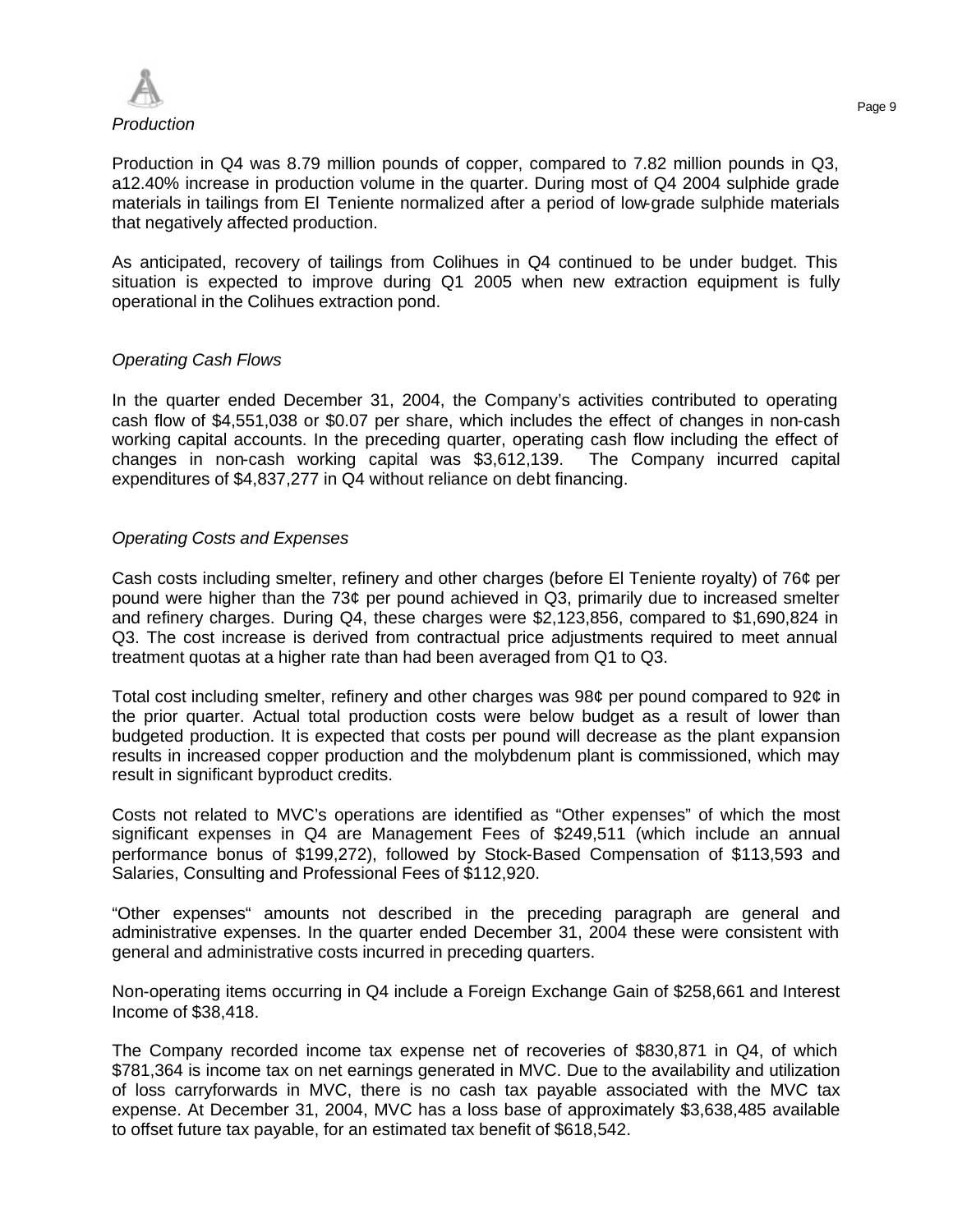

### **Critical Accounting Estimates**

The most significant estimates are related to the physical and economic lives of mineral assets, property, plant and equipment and their recoverability.

The Company depreciates assets, capitalized acquisition costs and contractual rights based on the units of production method, whereby management has estimated copper units of production to 2021 and proceeds to allocate amortization charges based on actual production on a monthly basis.

The Company estimates that recoverable value of plant and equipment at the end of its contract with Codelco will be at least \$2,000,000.

As required by accounting pronouncements, Amerigo has calculated an asset retirement obligation based on a quoted market price of \$3,500,000 provided by an independent third party. Management estimates required to calculate the asset retirement obligation include projected annual inflation rates in Chile of 3% per annum and a market risk premium of 5%. The present value of the asset retirement obligation at the time of adoption was estimated to be \$1,851,055, which will be systematically accreted to a 2021 value of approximately \$6,256,000.

### **Changes in Accounting Policies Including Initial Adoption**

During the fiscal year ended December 31, 2004 the Company adopted the following accounting policies:

### *Asset retirement obligations*

MVC is obligated through its operating contract with Codelco to remove the facilities and equipment that have been used in operations and to leave the land occupied by its operations clean and clear within six months of expiry of the contract or any extensions thereof.

On January 1, 2004 the Company adopted new accounting standards for site restoration obligations, which require the recognition of a liability for estimated future restoration costs and the recognition of periodic accretion expense on this liability. To this effect the Company obtained an independent assessment of site restoration costs of \$3.5M, which was adjusted to reflect factors such as inflation, risk premiums and time value of money and which will be accreted over time as required by accounting pronouncements. The Company also obtained an independent assessment of asset recovery values and determined it was not necessary to make adjustments to prospective amortization charges.

The adoption of this standard required retroactive application with restatement to prior periods. On adoption, the company increased its property, plant and equipment by \$1,851,055 and recorded a corresponding asset retirement liability. The asset is being amortized on a straightline basis. The company also recognized a future income tax asset of \$766,337, derived from applying a 40% tax rate to the \$1,915,842 asset retirement obligation. Upon recognizing the future income tax asset in the Balance Sheet, the company booked a corresponding future income tax recovery to 2003 earnings. The combined effect of the retroactive restatement in 2003 earnings was an increase in earnings of \$650,132 (a \$766,337 income tax recovery, a \$64,787 expense from the liability accretion and a \$51,418 expense from the asset